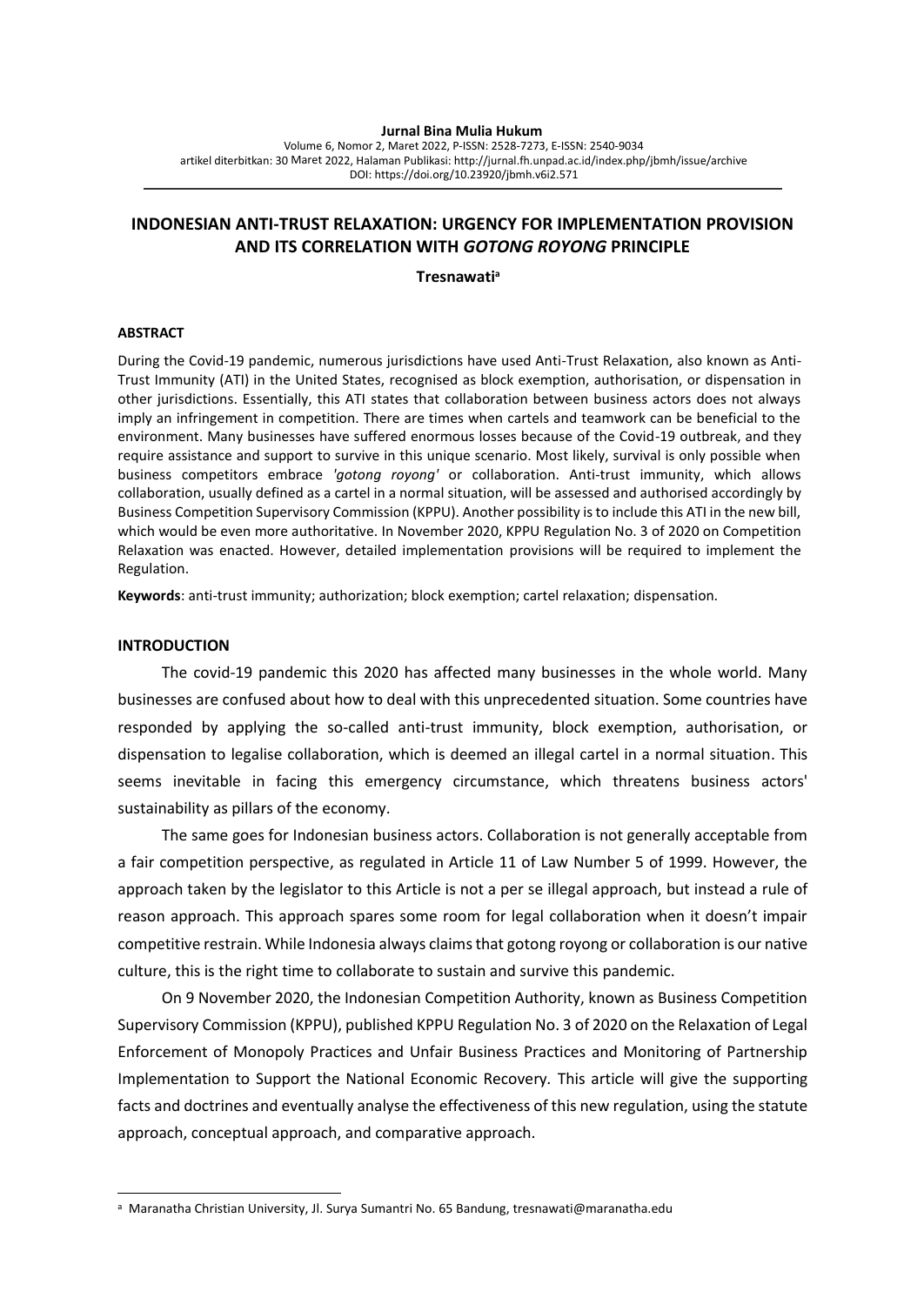#### **DISCUSSION**

#### **Cartel in Indonesia**

A cartel, also known as a collusive oligopoly, is generally introduced as an agreement or business arrangement to limit business competition by determining market division, price-fixing, production and sales conditions, or any other conditions. Such agreement or arrangement may be explicitly or implicitly. A cartels cartel may be conducted by most or all the product manufacturers. It may form in price-fixing between the manufacturers, diminishing the competition. Accordingly, business actors then compete in product differentiation instead.

However, in a more complex form, the cartel may appear in price and market fixing, limit total production, including applying a quota system to each business actor, coordinating adjustment on capacity, preventing overcapacity and coordinating capacity expansion<sup>1</sup>. Another reason to form cartels is to apply the benefit of market power of each business actor or to survive from the deadly competition (predatory competitors), or to survive in lowering demand market (crisis cartel).

The various cartels in the business world can be divided into several types<sup>2</sup>: (A) Cartel Condition: This cartel is manifested in the same seller terms as the terms of delivery of goods and payment. This cartel limits competition in providing services to consumers outside of what is agreed upon, and cartel members are free in other fields. (B) Price cartel: In this cartel, price competition between cartel members is eliminated because cartel members are not allowed to sell below the specified price except for the minimum price; a certain price is also agreed upon for cartel members. There are several price cartels; for example, the shipping business of a price cartel is called Conferences. The slightest obstacle in a price cartel is determining the minimum selling price. Less efficient firms object to lower selling prices. However, a minimum price that is too high will result in cartel members increasing their production, thus triggering the quantity of the product concerned. Price cartels only exist in companies with similar products. If the products of cartel members are not uniform, it will be difficult to agree on a selling price, and in this case, people will apply to the third cartel.

Moreover, the next type of cartel, (C) Cartel Calculations: This cartel is distinguished between an open and a closed calculation scheme. For those open, the cartel only agrees that the selling price must consist of some elements. For those closed, an agreement is made on the amount of money, which may be included in the calculation elements. A calculated cartel with a closed calculation scheme has the same effect as a price cartel. For those that are open, the prices of various Cartel members can vary, so there is still competition in prices. An example of a closed calculation scheme is publishing companies. (D) Production and Sales Cartel: Cartel members may only produce or sell a certain amount within a certain period. Determination of the amount for each (quota) can vary. The quota can be expressed in a certain number of units, but it can also be in the form of a certain

<sup>1</sup> Suhasril and Mohammad Taufik Makarao, "Law on the Prohibition of Anti-Monopoly and Unfair Business Practices in Indonesia", Ghalia Indonesia, Bogor: 2010, p. 127.

<sup>2</sup> *Ibid*, p. 61-62.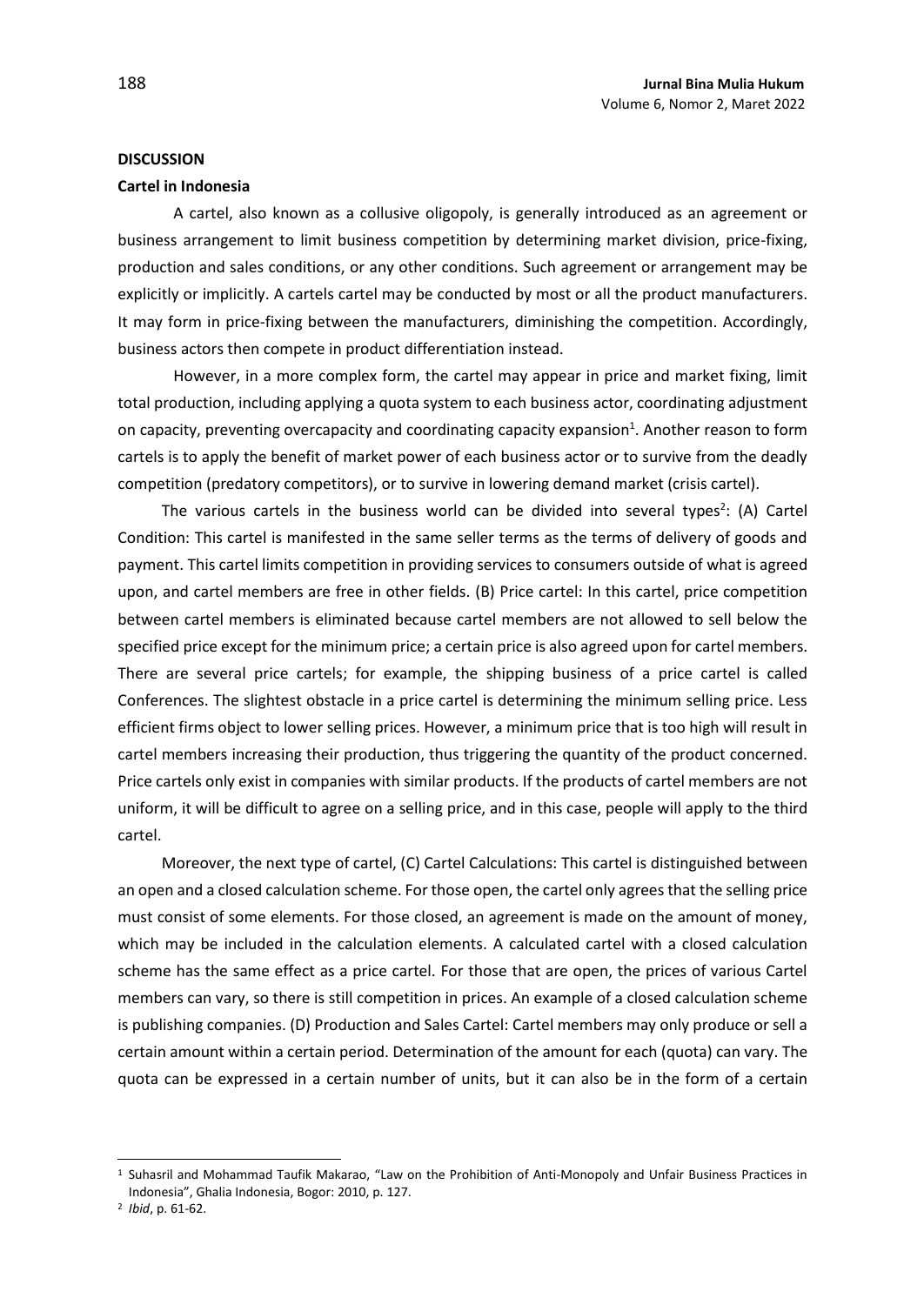Indonesian Anti-Trust Relaxation: Urgency for Implementation Provision and its Correlation ...

percentage of total production and sales. The first system has no flexibility, while the last supply system can be adjusted according to the development of demand.

Furthermore, the following types of cartels are (E) Market sharing cartels: This cartel limits competition by dividing the market among members. This division can be based on region, type of goods, etc. (F) Profit-Sharing Cartel: This cartel has a wide range of cooperation. This cartel determines that all profits are paid to the central cash (pool), divided based on a certain formula. Thus, competition is very limited. With this cartel, mutual interests arise between cartel members. Profit-sharing cartels exist, among others, in the shipping services sector, which is international, and many cartels are international. (G) Syndicate Cartels: Its sales syndicate-type cartel is centred on a sales market. The merger is centred on a sales market. The merger can go so far that there is no contact between the company and its customers.

Based on Article 11, Law Number 5 of 1999, the cartel is regulated as follows: Business actors are prohibited from making any contract with other business competitors to influence the price by determining the production and marketing of goods and services, which can cause monopolistic practices and unfair business practices. Despite Article 11, the cartel is not merely which are stated. Cartel includes oligopoly in Article 4, price-fixing in Article 5, market division in Article 9, and even article 12 on Trust (Pool).

Cartel is widely known for its negative impact. Yet, the cartel has some positive impacts<sup>3</sup>. Cartels allow the collaboration between company management and workers to be more conducive because all demands that are a source of conflicts, such as wage increases and employee welfare, can be more easily granted. In addition, the risk of termination of employment can be minimised or even avoided because companies that are members of cartels tend to have a more stable position in free competition. Therefore, the risk of loss due to low sales levels can be minimised because either production or sales are regulated, and the amount is guaranteed.

Risk of termination of employment, lowering sales levels, and employee industrial relation risk are common problems faced by business actors in this Covid-19 Pandemic due to decreasing market demands. It is worth mentioning that all positive impacts of cartels are likely to be solutions for those issues.

Besides those abovementioned positive impacts, there are also negative impacts that are both disadvantages and dangerous to cartels in trade. The following is the negative impact of the cartel<sup>4</sup>, comprising a lack of innovation development since corporate revenues are mostly constant and predictable. Also, companies do not have the freedom to develop innovations and expand their business because of the regulations agreed upon in the cartel and the sanctions. Moreover, lack of innovation development because the profits earned by companies tend to be stable and certain. The business climate becomes less conducive due to the absence of healthy competition among producers. In the long term, certainly, it will affect people's purchasing power because product prices

<sup>3</sup> "What is a Cartel? What is the Impact on the Economy?"[https://www.simulasikredit.com/apa-itu-kartel-apa-dampak](https://www.simulasikredit.com/apa-itu-kartel-apa-dampak-bagi-perekonomian/)[bagi-perekonomian/,](https://www.simulasikredit.com/apa-itu-kartel-apa-dampak-bagi-perekonomian/)[accessed 17/11/2020]

<sup>4</sup> *Ibid.*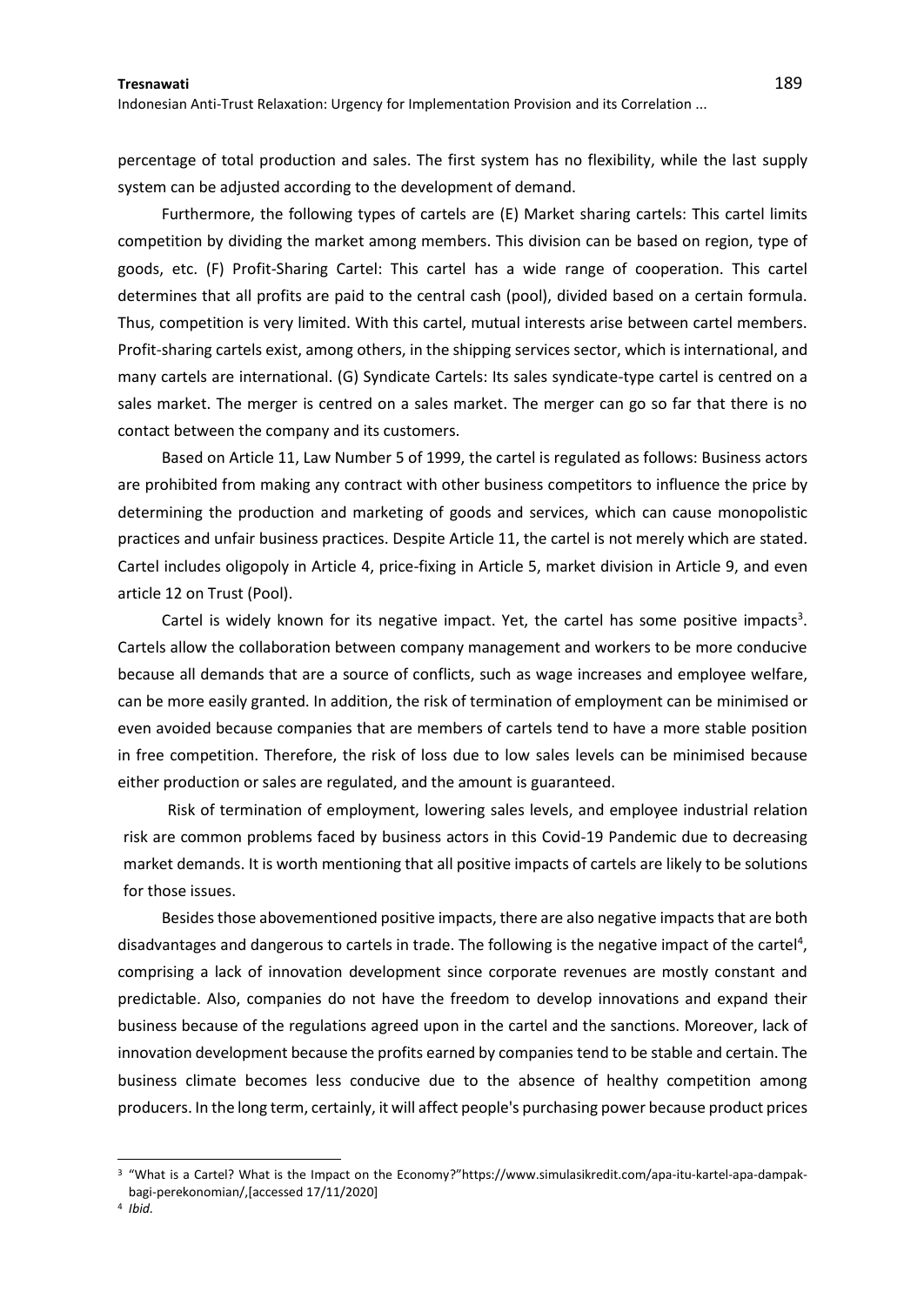are vulnerable and unstable. The profits earned and enjoyed by cartel member producers may be too large and long-term. The price of products controlled by cartels can trigger inflation detrimental to society at the macro level. Therefore, it is reasonable that in a normal situation, that cartel in a normal situation is not allowed.

The cartel is not necessarily impairing Law Number 5 of 1999 since this article was drafted in the rule of reason approach, not per se illegal. It is concluded that the rule of reason approach used in this article means that some cartels are deemed tolerated and legal if it has no harmful effect on the economy of society and no anti-competitive restrain. Cartel is not necessarily attainable; several requirements must be fulfilled<sup>5</sup>: first, most large producers in an industry must become members so that there is a certainty that the cartel is truly strong. Second, all the members shall submit to whatever is decided together beforehand. Third, the amount of demand for their product must increase. The cartel is deemed less effective if demand falls because it will be difficult to maintain the prevailing price level. Fourth, newcomers are difficult to enter the market (entry barrier).

When a cartel is formed to create a monopolistic condition to gain more profits from the price increase and production is limited, such a cartel is harmful to society, known as an offensive cartel. The offensive cartel is the one renowned in society. Quite the reverse, there is a positive cartel, identified as a defensive cartel, which is formed to avoid unfair business practices and price war which leads business actors to destruction<sup>6</sup>. Certainly, as its destructive nature, offensive cartels shall be prohibited. In contrast, the defensive cartel is survival conduct, which is commonly acceptable. Legislator approach to this cartel conduct of Article 11, which uses the rule of reason approach instead of per se illegal approach, may be interpreted as recognition on the defensive cartel in actual business course, besides offensive cartel. Suhasril and Makarao even mentioned that a defensive cartel should be legally protected by Government<sup>7</sup>.

Applying this rule of reason approach in cartel cases is regulated in KPPU Regulation No. 4 of 2010 concerning Cartel (Guidelines for Article 11), where reasons of business actors in setting up cartel shall be carried out. It shall be checked whether any reasonable restraint in setting up the cartel and whether such restraint is acceptable. KPPU must consider the following matters<sup>8</sup>: 1. Are there any signs of a reduction in the production of goods and or services or whether there is an increase in prices? If not, then the business actors' actions are not against the competition law. 2. Is the act naked, or is it ancillary? If the collaboration is naked, it will be against the law. 3. That the cartel has market power. If a cartel has sufficient market power, then they have the power to abuse this power. However, if there is no market power, it is unlikely that the cartel will influence the market. 4. There is strong evidence that cartels generate appreciable efficiency, thus exceeding the resulting losses. If it does not bring efficiency, the cartel only causes losses. 5. There is a reasonable necessity. This means that the actions of the cartel actors are indeed necessary for common sense. In other words, to achieve competitive advantages, the cartel's actions need to be carried out, and

<sup>5</sup> Suhasril and Mohammad Taufik Makarao, *Op. Cit* (Note 2), p. 60.

<sup>6</sup> *Ibid*, p. 59.

<sup>7</sup> *Ibid*, p. 59.

<sup>8</sup> Andi Fahmi Lubis, et. al, *Op Cit.,* p. 111.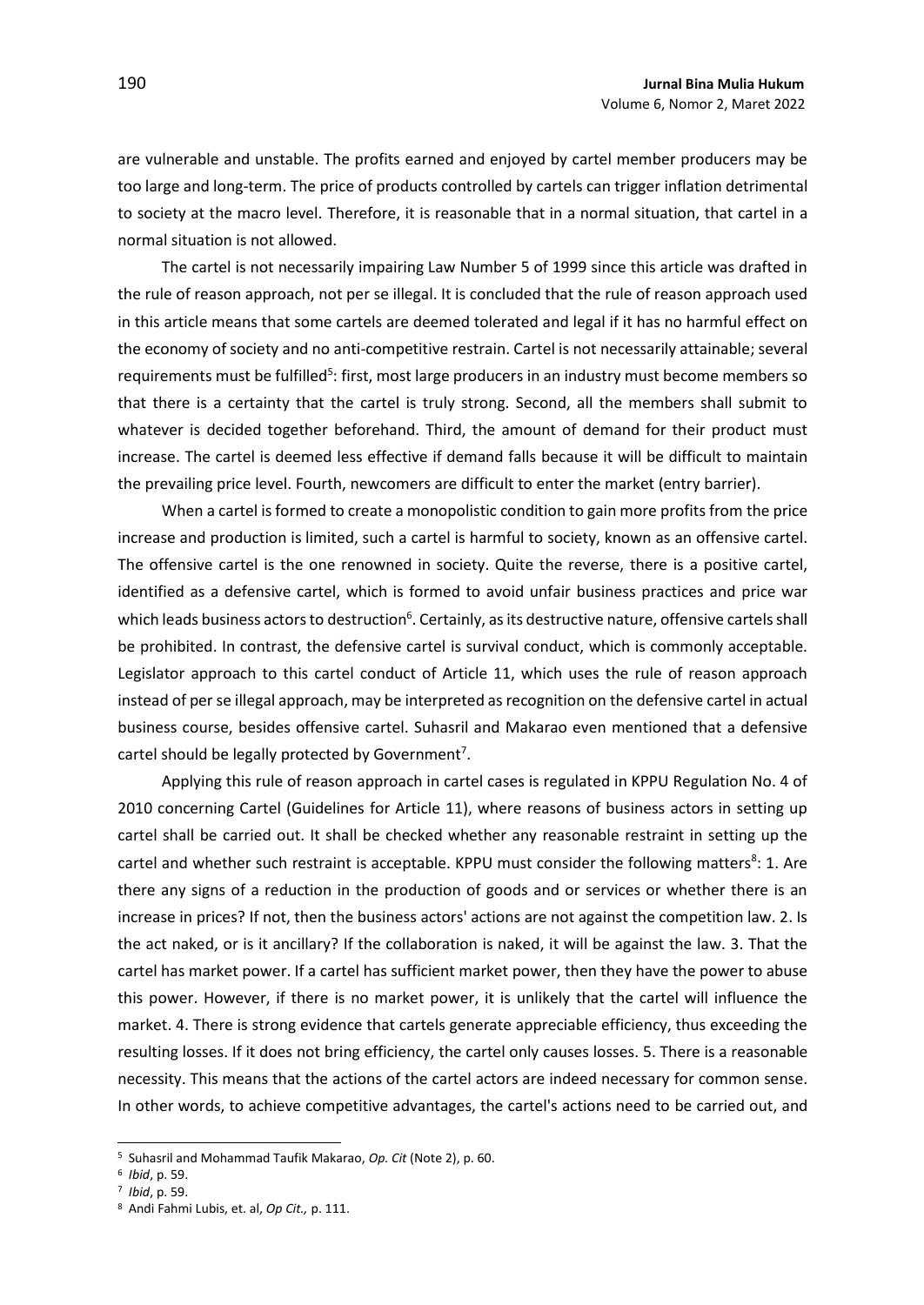Indonesian Anti-Trust Relaxation: Urgency for Implementation Provision and its Correlation ...

there is no other way or alternative that business actors should think about. 6. They are balancing tests. After the other factors mentioned above have been examined, it is necessary to measure the profits obtained through the cartel and the resulting losses. If the profits obtained are greater than the resulting losses, then the actions or actions of business actors can be justified.

#### **Recent Development of Indonesian Competition Law**

Indonesian Competition Law Number 5 of 1999 has been amended in Law on Job Creation which takes the form of omnibus law. The amendment took only a small part in the Ease of Doing Business cluster. Law No. 11 of 2020 concerning Job Creation was an ambitious project to reform economic law in Indonesia, using an omnibus approach.

The amendment was remarkable in this Job Creation Law but focuses more on procedural steps and administrative sanctions. The minimum limit for administrative sanction stands still at Rp.1.000.000.000 (one billion Rupiahs), but there is no maximum limit presently. Previously the maximum limit was Rp.25.000.000.000 (twenty-five billion Rupiahs). KPPU can impose a larger amount on the business actor. This new regulation would cause many business actors to think twice before violating KPPU's verdict. When it does not enforce the KPPU verdict and does not submit any appeal, KPPU will submit its verdict to Police. It is a criminal case with a possible sentence amounting to Rp.100.000.000.000 (one hundred billion Rupiahs) or 6 months imprisonment. The criminal nature (stated in Article 48) of the previous Competition Law is omitted in the Job Creation Law, but Article 49 on additional criminal sanction remains<sup>9</sup>.

The procedure of appeal when a KPPU verdict is challenged also changes significantly. The appeal must be submitted to the Commercial Court instead of District Court. This may shed some light because Commercial Court judges are more competent in business practices.

Though this Law on Job Creation has amended Law Number 5 of 1999, the amendment of Competition Law is still in the pipeline of the National Legislation Program. Some provisions are still to be revised, such as the leniency program and pre-notification in mergers, consolidations, and acquisitions. However, there is no sign that the state will allow cartel relaxation in the new draft. Remarkably, in early November last year, KPPU published Regulation Number 3 of 2020 regarding Anti-Trust Relaxation, which will be discussed in the following chapter.

**KPPU Regulation No. 3 of 2020 on Relaxation of Legal Enforcement of Monopoly Practices Unfair Business Practices and Monitoring of Partnership Implementation to Support the National Economic Recovery**

Under this new regulation, benefits offered from the following relaxation for business actors are procurement using State Budget or Regional Budget to fulfil medical needs<sup>10</sup>, approval of an

<sup>9</sup> Article 49 of Law No. 5 of 1999 rules additional criminal sanctions, comprising: revocation of business license; or prohibition on business actors who have been proven to have violated against this law to occupy the position of directors or commissioners a minimum of 2 (two) years and a maximum of 5 (five) years; or cessation of certain activities or actions that cause the occurrence of loss to the other party).

<sup>10</sup> Article 5 KPPU Regulation No. 3 of 2020.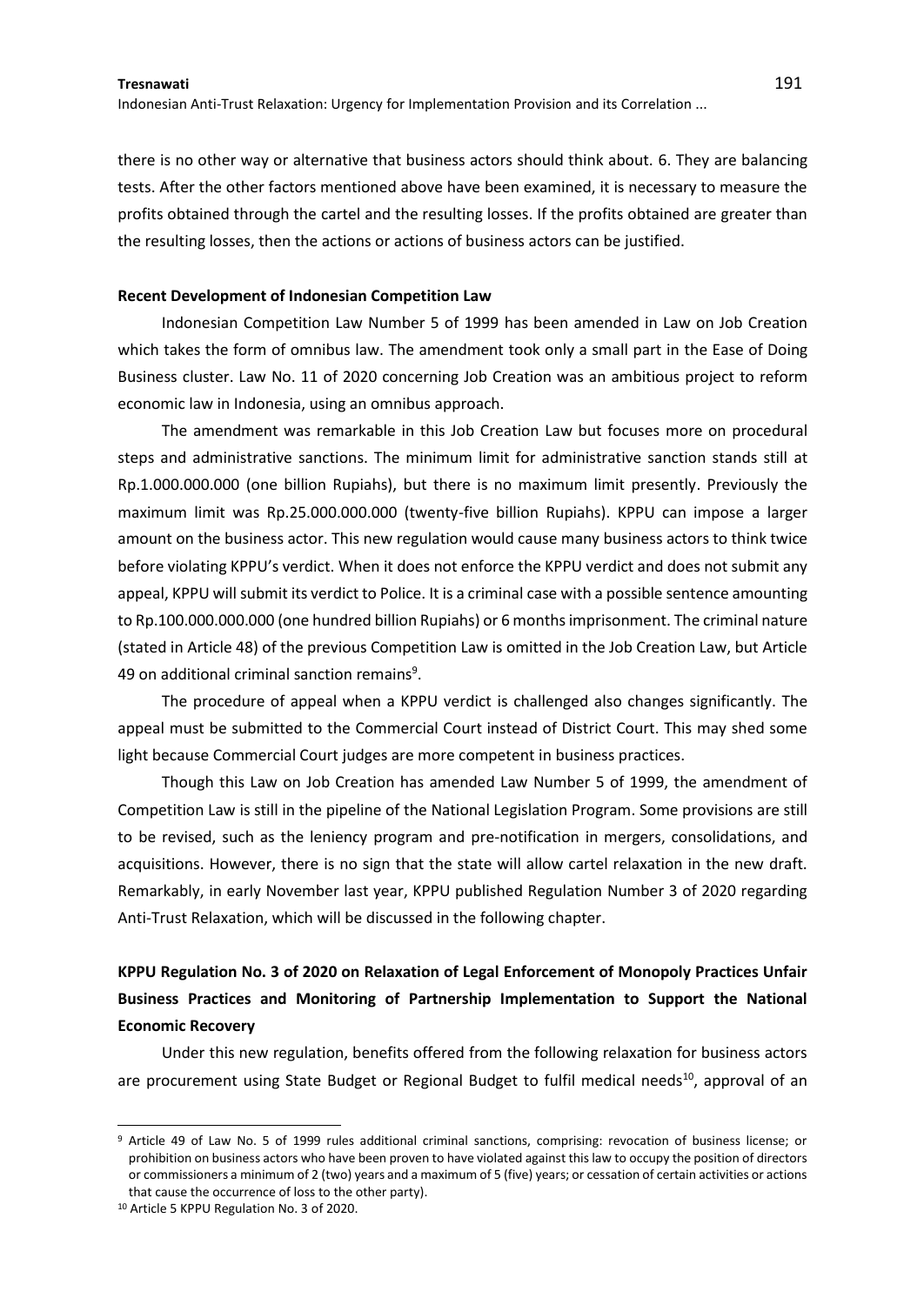agreement, activity, and the use of dominant position to handle Covid-19 and/or to increase the economic ability of a business<sup>11</sup>, extension of the deadline to submit the mandatory post-closing notification to the KPPU from 30 to 60 business days as of the effective date<sup>12</sup>; and extension of the period of written warning in the partnership monitoring procedure from 14 to 30 business days<sup>13</sup>. Procurement using State Budget or Regional Budget may be conducted merely to fulfil medical needs or provide supporting facilities to handle Covid-19, e.g., the procurement of medicine, vaccine, construction of emergency hospitals, the appointment of hotels or buildings for isolation, and other medical needs and supporting facilities to handle Covid-19; and distribute social assistance and social safety net from the government to the public<sup>14</sup>. The interesting thing is seen in the transitional provision, which states that the regulation also provides that the more favourable provisions will apply, if there are differences between the new regulation and other KPPU regulations, provided that the matter is still ongoing and has not entered into the preliminary examination stage<sup>15</sup>.

Though this Regulation seems to answer the Covid-19 pandemic, there must be more detailed provisions than the present Regulation. The most beneficial provision for general business sectors (out of health industries that benefitted from Article 5) in article 6, which allows the submission of a plan of an agreement, activity, and the use of a dominant position to handle Covid-19 and to increase the economic ability of a business. A relaxation proposal may be submitted to the Commission, which may issue approval under certain conditions or reject any submission in writing. However, from the perspective of business actors, this provision is unfavourable. The good faith of business actors may even be mistreated, which may open another possibility. Non-approval may end up in being alleged business actors. A risk that any business actors will not buy.

### **Covid-19 Pandemic in Indonesia**

In Covif-19 Pandemic, many business sectors find this situation hard to cope with. Almost every business sector, unless health-related sectors, are decreasing in this pandemic. Hotels, tourism, MICE (meeting, incentive, conference, and exhibition), airlines, bars and restaurants, movies and entertainment, sport-related business, and automotive are the most directly affected businesses. Consumer electronics and even Micro, Small and Medium Enterprises are not free from the Covid-19 Pandemic impact. According to McKinsey's research, despite those decreasing businesses, some bases survive and even on up trends in this pandemic, namely groceries, household supplies, personal care products, and entertainment at home. However, most businesses are affected by diminishing trends.

Based on Yamada Consultant Surveys on 159 Japanese corporations investing in foreign direct investment in Indonesia, when asked about how much influence the new Corona pandemic (global epidemic) had on their basis of Indonesia, 64.1% answered "very affected", and 34.0% answered,

<sup>11</sup> Article 6 KPPU Regulation No. 3 of 2020.

<sup>12</sup> Article 7 KPPU Regulation No. 3 of 2020.

<sup>13</sup> Article 8 KPPU Regulation No. 3 of 2020.

<sup>14</sup> Article 5 KPPU Regulation No. 3 of 2020.

<sup>15</sup> Article 10 KPPU Regulation No. 3 of 2020.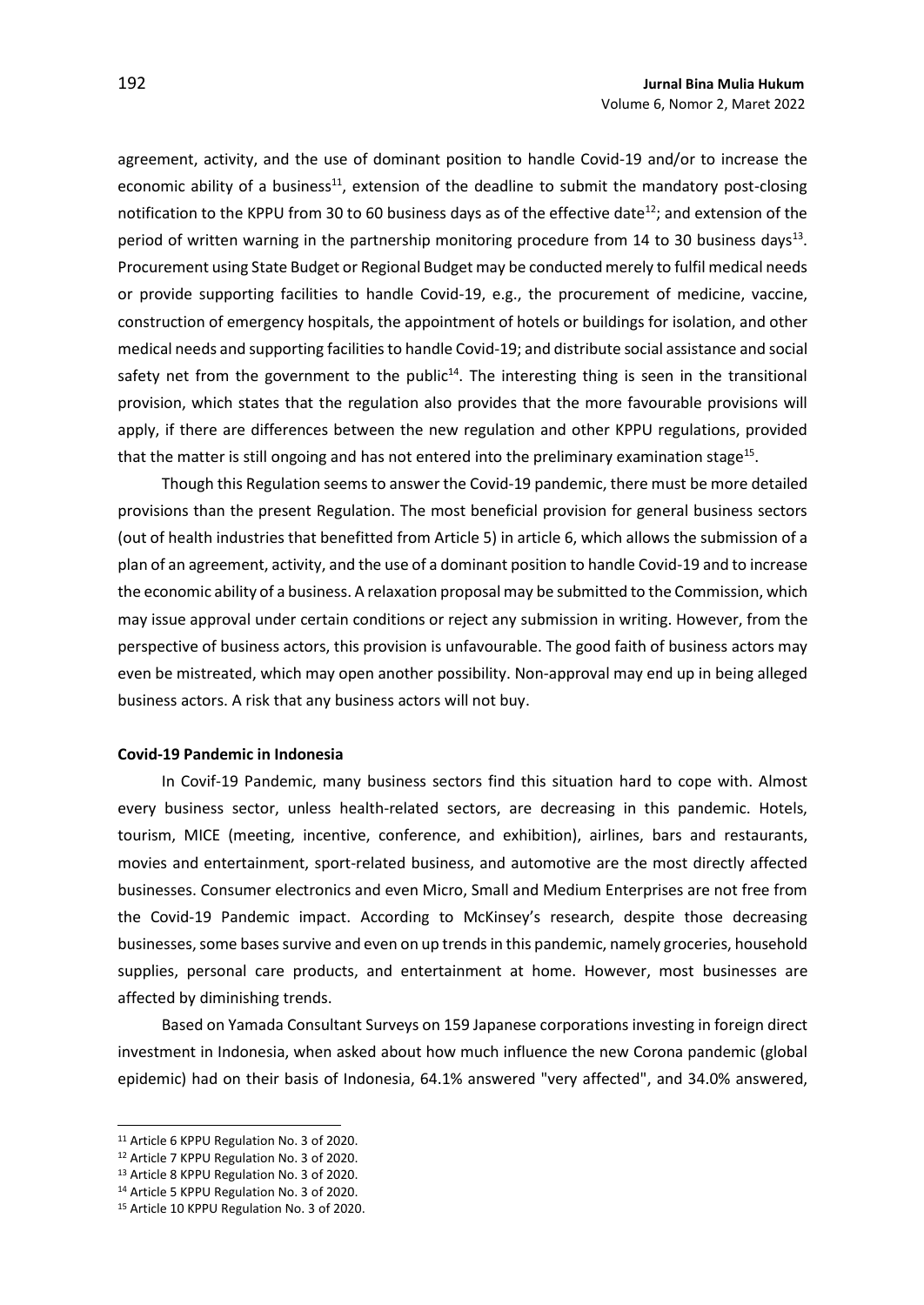Indonesian Anti-Trust Relaxation: Urgency for Implementation Provision and its Correlation ...

"slightly affected". Meanwhile, "No effect" was 1.9%<sup>16</sup>. 68.6% of those 159 companies answered that they did not consider merger and acquisition, 16.4% answered that they would think it was like before the pandemic, and 1.9% said they were actively considering a merger. Specific considerations include "creating new business opportunities with local partner companies through alliances and joint ventures," "new business and acquisitions with an emphasis on technology," and "reviewing relationships with joint ventures<sup>17</sup>."

The survey gave us representative figures on the recent condition of foreign investment in Indonesia. It is even stated that if the situation is not improved shortly, ten of those companies will quit investing in Indonesia<sup>18</sup>. From my perspective, obviously that the market has tried struggling to defeat this pandemic alone. They may need to cooperate to survive this terrible condition. If the government has no certain solution to this problem, it is expected not to be contradictory to any possible solutions conducted creatively by business actors. KPPU, as a quasi-judicial body, is also expected to have an open perspective because we all have a common enemy, economic recession.

The long-term effects of COVID-19 on our society and the economy are still unclear. It may very well be that the crisis could last for a longer period and lead to a significant decrease in the demand in some of the affected industries. The companies operating in these markets may be faced with substantial over-capacities., It might be permissible and even advisable to form a so-called crisis cartel or cartel relaxation. The aim of a crisis cartel is the coordinated reduction of over-capacities to help maintain ample competition on the market while preserving its diversity. Such measures were employed during the oil-price shocks at the beginning of the 1980s<sup>19</sup>.

Article 27, paragraph 2 of the Indonesian 1945 Constitution states that every citizen shall have the right to work and earn a humane livelihood<sup>20</sup>. Article 33, paragraph 4 also states that (4) The organisation of the national economy shall be conducted based on economic democracy, upholding the principles of togetherness, efficiency with justice, continuity, environmental perspective, selfsufficiency, and keeping a balance in the progress and unity of the national economy. These articles show that the Indonesian government shall uphold the principle of togetherness in applying the right to earn a humane livelihood, including running a business in Indonesia by upholding the principle of togetherness.

Indonesia is very familiar with the term togetherness. Indonesian communal culture is always manifested in terms of *gotong royong*. Bung Karno, Indonesia's first president and Pancasila founding father, once even said that Pancasila could be concluded in one term: the principle of *going royong*. Gotong royong, in literal meaning, is mutual assistance or collaboration. *Gotong Royong* is seen as an obligation of an individual towards society. The idea of *gotong royong* is sharing of

<sup>16</sup> Johnson Simanjuntak (ed), "Japanese Company Survey, 10 Japanese Companies Will Leave Indonesia ", November 2020, [https://www.tribunnews.com/internasional/2020/11/05/survei-perusahaan-jepang-10-perusahaan-jepang-akan-ke](https://www.tribunnews.com/internasional/2020/11/05/survei-perusahaan-jepang-10-perusahaan-jepang-akan-ke-luar-dari-indonesia)[luar-dari-indonesia,](https://www.tribunnews.com/internasional/2020/11/05/survei-perusahaan-jepang-10-perusahaan-jepang-akan-ke-luar-dari-indonesia) [accessed 17/11/2020].

<sup>17</sup> *Ibid.*

<sup>18</sup> *Ibid.*

<sup>19</sup> Steger Jens (et.al), "Covid-19 Pandemic and Competition Law: Survive Covid-19 Form of a Cartel?", March 2020, [https://www.simmons-simmons.com/en/publications/ck7w2gttu1tv80943rokuxl00/the-pandemic-and-competition](https://www.simmons-simmons.com/en/publications/ck7w2gttu1tv80943rokuxl00/the-pandemic-and-competition-law)[law,](https://www.simmons-simmons.com/en/publications/ck7w2gttu1tv80943rokuxl00/the-pandemic-and-competition-law) [accessed 17/11/2020].

<sup>20</sup> 1945 Indonesian Constitution.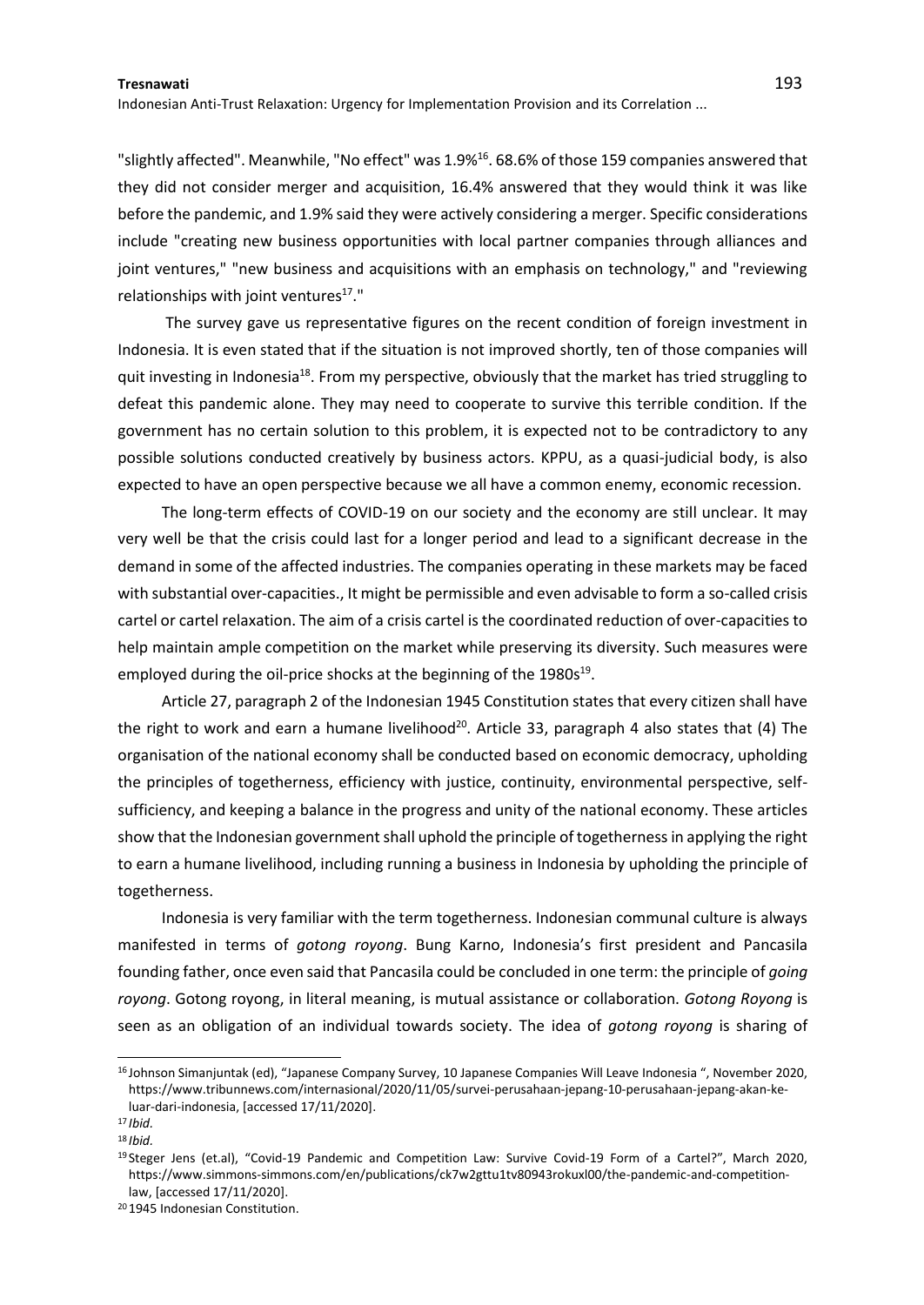burdens between the member of the community<sup>21</sup>. The idea of collaboration in this pandemic is both acceptable for Indonesians and the world's millennials generation.

Business actors' preference to cooperate than compete in this pandemic has appeared somehow. In Indonesia, Burger King Indonesia followed its holding to advertise people to buy McDonald (and Flip Burger, Carl's Junior, Wendy's, Klinger Burger, KFC, CFC, Domino's Pizza, Bakso Boedjangan, Sate Khas Senayan, Hokben J. Co, Ta Wan, Sederhana, Warteg, or any other independent restaurant). This advertisement was meant to increase people's awareness that many restaurants are in the condition of skating on thin ice, including Burger King. Counters to this ad have been published by Luberger, a local burger restaurant, offering a 10% discount for people who purchased food in another restaurant (including Burger King) on the same day. Unequivocally, Luberger's advertisement says that "Inspiring! In this pandemic, let's collaborate, not compete!" It is the spirit of collaboration here. Further discussion on each sector will be unnecessary due to obvious tendencies. Preventing for more negative effects to come, collaboration in terms of cartel relaxation is not a bad idea at all.

#### *Gotong Royong* **(Collaboration) Principle**

Former Minister of Communication and Information, Rudiantara, mentioned that Pancasila is still relevant in this digital age because its collaboration (*gotong royong*) is its essence<sup>22</sup>. The same article recalls Soekarno's speech in the BPUPKI Session:

*"Five principles (Pancasila), I can squeeze it so that there are only 3 left: socio-nationalism, socio-democratic, and divinity. If you like the symbols of those three, take these three. But perhaps not all gentlemen are pleased with this Trisila (three principles) and ask for one, only one basis? All right, I made it one; I collected it again into one. What is that one? Collaboration (gotong royong),* " said Soekarno.

People call the millennial economy the sharing economy, similar to the spirit of collaboration. Indonesian's communal principal collaboration (*gotong royong*) is no longer Indonesia's exclusive culture. Generation Y, who rules over the middle to top positions in the professional world, has infused1 this value in their daily work, which creates new business rules. This influence does not stop as new business rules in pandemic situations but in normal situations. This pandemic will be defeated only by collaboration.

In terms of business competition, collaboration is deemed affirmative to a certain extent. When the extent is exceeded, the offensive cartel occurs. In this pandemic situation, the defensive cartel is acceptable if it does not impair other business actors' interests or public interest. Most of us will fully understand that cartel in this situation was not made for predatory aiming but surviving intention instead. Therefore, nobody intends to perform cartel in this kind of situation (except for

<sup>21</sup> Siska Nelson, Indonesian *Gotong Royong* (Mutual Assistance): Traditional Communal Work for the Community, (without year), [https://nflrc.hawaii.edu/pebbles/prototype/doc/165/,](https://nflrc.hawaii.edu/pebbles/prototype/doc/165/) [accessed 17/11/2020].

<sup>22</sup>Rudiantara, "Pancasila Powers due to the value of mutual cooperation", October 2019, [https://kominfo.go.id/content/](https://kominfo.go.id/content/detail/21867/kesaktian-pancasila-karena-nilai-gotong-royong/0/berita_satker) [detail/21867/kesaktian-pancasila-karena-nilai-gotong-royong/0/berita\\_satker,](https://kominfo.go.id/content/detail/21867/kesaktian-pancasila-karena-nilai-gotong-royong/0/berita_satker) [accessed 17/11/2020].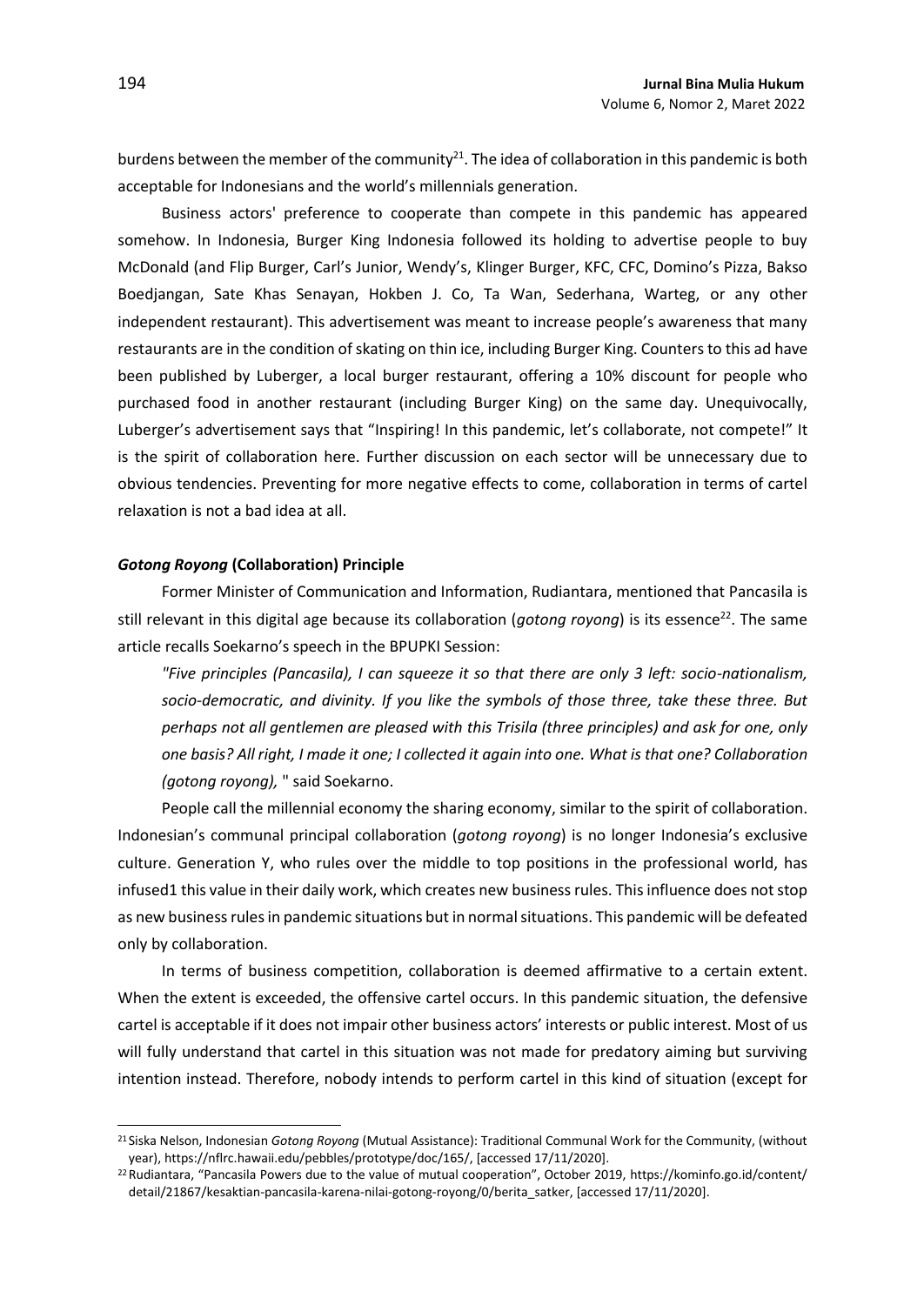Indonesian Anti-Trust Relaxation: Urgency for Implementation Provision and its Correlation ...

the increasing businesses, as discussed abovementioned). From the psychological side, survival is a human instinct, particularly in this emergency.

This pandemic has run for around two years, which has made many businesses very close to collapse. If the government does not interfere in concrete ways of surviving mode, the situation would be even more random. Naturally, survival is predestined for all humanity. Therefore, certainty and clarity of anti-trust relaxation as a survival mode are inevitable in this Covid-19 pandemic.

#### **Cartel Relaxation in Many Countries**

Cartel relaxation is known in several jurisdictions as anti-trust immunity (USA), block exemption (European Union), authorisation (Singapore) and Dispensation in some other jurisdictions. This refers to a business actor's conduct, which is deemed cartel and included as anticompetitive conduct in a normal situation, but in certain conditions may be waived and considered legal. Farid Nasution defined anti-trust immunity as immunity granted by competent authority to business actors for agreements between competitors conflicting with the competition law. It is only valid for a certain period but can be extended upon further assessment<sup>23</sup>.

In America, this anti-trust immunity firstly was introduced in Parker v. Brown, 317 *U.S.* 341 (1943); state and municipal authorities are immune from federal antitrust lawsuits for actions taken under a clearly expressed state policy that, when legislated, had foreseeable anticompetitive effects<sup>24</sup>. This doctrine can also provide immunity to non-state actors if a two-pronged requirement is met: (1) there must be a clearly articulated policy to displace competition, and (2) there must be active supervision by the state of the policy or activity<sup>25</sup>. In Indonesia, such relaxation was introduced in the first place by the enactment of Article 51 of Law No. 5 of 1999 regarding Prohibition on Monopoly Practices and Unfair Business Practices, which allows monopoly and centralisation of activities related to the production and marketing of goods and services which control the needs of people in general and production branches vital to the state shall be regulated under the law and shall be performed by the State-Owned Companies and entities or institutions established or appointed by the Government. This was a different concept from what we called cartel relaxation. Yet, anti-trust immunity is more to the exemption to antitrust law as it is regulated in the USA. This article does not use the said terminology but refers to cartel relaxation, which is more specific. In its development, anti-trust immunity includes alliances as an exemption, particularly on airlines.

Recently, the German Federal Cartel Office has approved the German Football League´s ("DFL") marketing model for the transmission rights of the Bundesliga and Bundesliga 2 matches from the 2021/22 season onwards<sup>26</sup>. DFL's marketing model is based on the joint sale of media rights of individual football matches. Such joint sale, principally, constitutes an anti-competitive

<sup>23</sup> *Ibid.*

<sup>24</sup> Legal Information Institute, "State Action Anti-Trust Immunity", (without year), [https://www.law.cornell.edu/wex/](https://www.law.cornell.edu/wex/state_action_antitrust_immunity) [state\\_action\\_antitrust\\_immunity,](https://www.law.cornell.edu/wex/state_action_antitrust_immunity) [accessed 17/11/2020].

<sup>25</sup> *Ibid.*

<sup>&</sup>lt;sup>26</sup> Nissen, Morten and Kuipers, Pauline. "German Federal Minister of Economic Affairs is considering relaxation of cartel rules at the time of COVID-19". April 2020. [https://www.lexology.com/library/detail.aspx?g=98d03dd3-3680-4e31-9458-](https://www.lexology.com/library/detail.aspx?g=98d03dd3-3680-4e31-9458-31d42415be16) [31d42415be16](https://www.lexology.com/library/detail.aspx?g=98d03dd3-3680-4e31-9458-31d42415be16) [accessed 17/11/2020].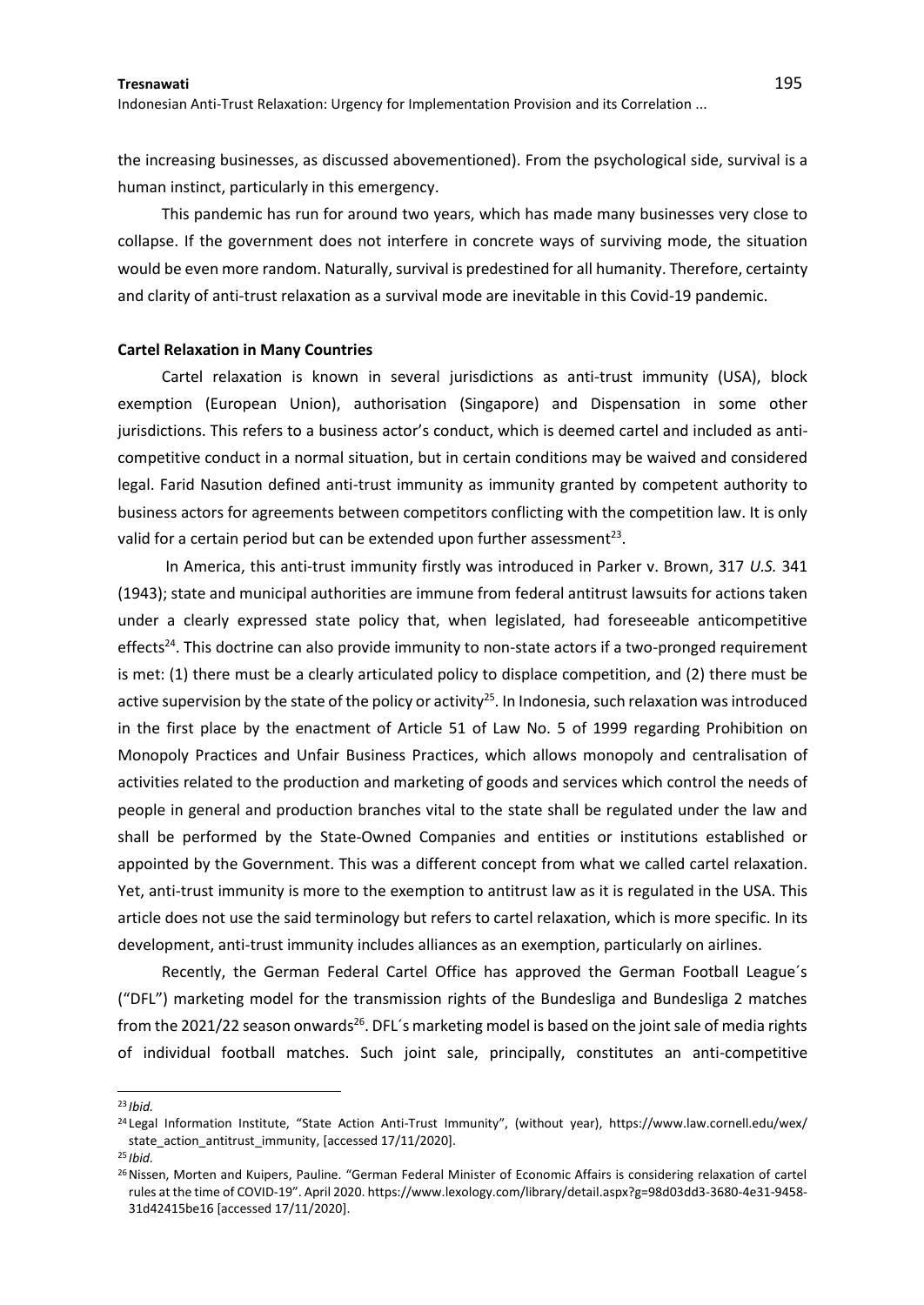agreement. Joint selling of media rights by a central association provides many advantages for consumers, such as the simplified organisation of the league matches, the timely coverage of highlights and the provision of high-quality league-related products, e.g., the "conference" coverage of Saturday matches played at the same time. On 1 April 2020, Australia authorisationrization on exemption of 5 telecommunication operators to share their information, data, and strategy to cope with network congestion, but price-fixing is not allowed<sup>27</sup>. Many countries have applied this block ex (the so-calledemption anti-trust immunity) reported by Latham and Watkins LLP, on 5 October 2020, concerning the Impact of Covid-19: New Exemption Under Anti Trusts Law.

### **Cartel Relaxation in Indonesia**

Before the promulgation of KPPU Regulation No. 3 of 2020, Assegaf Hamzah and Partners, a prominent law firm in Jakarta, Indonesia, a member of the Rajah & Tann network, held a webinar on 27 May 2020 regarding Cartel and Collaboration: Competition Law during the Covid-19 and New Normal, where Mr Kurnia Toha, the Chairman of the Indonesia Competition Commission (KPPU) participated as one of the panellists. In the discussion, according to Mr. Kurnia Toha, key takeaways on any collaborative business measures, particularly those taken during this pandemic<sup>28</sup>: (1) Despite the absence of any regulations and guidelines on antitrust immunity or cooperation between businesses outside the merger control's scope, the Chairman of KPPU expressed his support for businesses considering collaborative measures that may be beneficial to the country and aid the government in dealing with the current health and economic crisis; (2) The measures taken must have justifiable economic and legal reasons that may outweigh the potential adverse effects of the collaboration (3) Businesses seeking guidance are welcome to consult with the KPPU on their proposed collaboration, (4) Businesses are advised to come fully prepared with a comprehensive analysis of the proposed collaboration, including its potential public benefits and impacts before reaching out to the KPPU; and (5) If the KPPU deems that there are sufficient and justifiable reasons, it is committed to being supportive and will issue a "comfort letter" for the proposed arrangement.

Aforementioned, KPPU's unprecedented measure was appreciated by business actors. However, the context of the above mentioned is merely in the pandemic period, which means there will be no chance for this cartel relaxation to be applied in a normal situation. As discussed beforehand, this cartel relaxation has been applied in many countries, even in normal situations, in Germany, France, Italy, the United Kingdom, the USA, India, China, Australia, and New Zealand<sup>29</sup>.

Farid Nasution, in the webinar, proposed that the assessment conducted by KPPU as an Indonesian competition authority may consider<sup>30</sup> the firms involved in the parameters of the collaboration, including its proposed scope and duration. The KPPU is also advised to assess whether

<sup>27</sup>ACCC, "Interim authorisation decision", March 2020, [https://www.accc.gov.au/system/files/public-registers/](https://www.accc.gov.au/system/files/public-registers/documents/Interim%20Authorisation%20Decision%20-%2031.03.20%20-%20PR%20-%20AA1000483%20NBN_0.pdf) [documents/Interim%20Authorisation%20Decision%20-%2031.03.20%20-%20PR%20-%20AA1000483%20NBN\\_0.pdf,](https://www.accc.gov.au/system/files/public-registers/documents/Interim%20Authorisation%20Decision%20-%2031.03.20%20-%20PR%20-%20AA1000483%20NBN_0.pdf)  accessed [17/11/2020].

<sup>&</sup>lt;sup>28</sup> HMBC Rikrik Rizkiyana and Farid Fauzi Nasution, "Is There A Room For Cartel and Collaboration in the New Normal?", June 2020, [https://id.rajahtannasia.com/media/3955/ahpclientupdate-10june2020.pdf,](https://id.rajahtannasia.com/media/3955/ahpclientupdate-10june2020.pdf) [accessed 17/11/2020]

<sup>29</sup> Farid Fauzi Nasution, *Loc Cit.*

<sup>30</sup> Farid Fauzi Nasution, *Loc Cit.*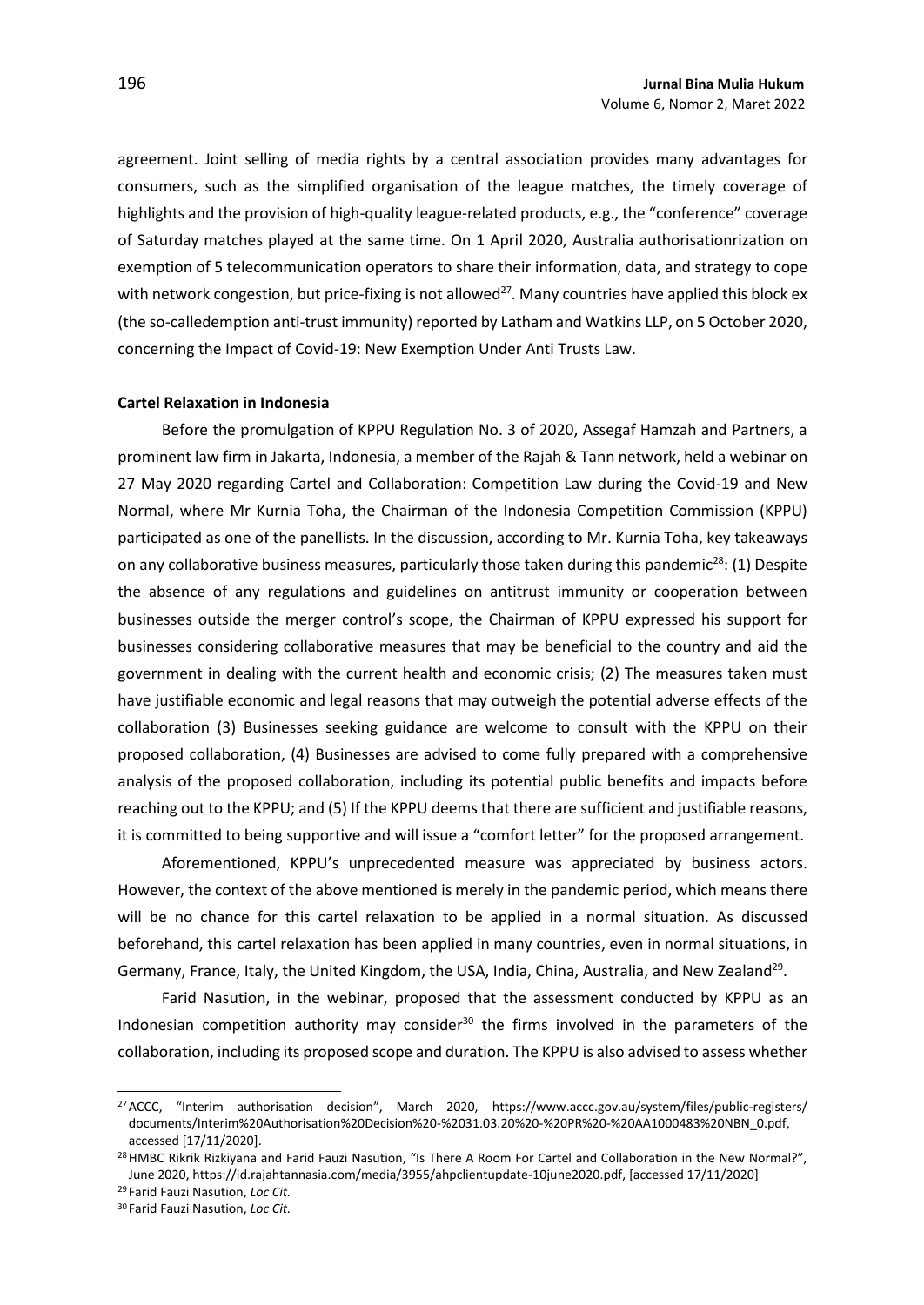Indonesian Anti-Trust Relaxation: Urgency for Implementation Provision and its Correlation ...

the public benefit from the conduct outweighs the detriment of competition and how the collaboration is intended to achieve a certain objective in the public interest that can be beneficial from economic, sectoral, and legal perspectives. Finally, KPPU is suggested to see why the collaboration is necessary to meet this objective and whether there is no other way to achieve the objective other than such collaboration. These suggestions are valuable in drafting the future implementation provision to KPPU Regulation No. 3 of 2020.

This proposal will be a supportive contribution corresponding to the New KPPU Regulation No. 3 of 2020. And the best thing about this proposal, these tests are applicable in both the Covid-19 pandemic and afterwards. Although it is obvious that the present KPPU Regulation is merely applicable during pandemic times, defensive cartels may also occur in normal recourse. As mentioned abovementioned, defensive cartels are surviving mode, or in essence, there is no intention to infringe Indonesian antitrust law.

Precisely with the test described above, this will reinforce that collaboration can be done during a pandemic and in normal times. Suppose collaboration is only carried out during a pandemic. In that case, it may be interpreted that the KPPU's view of the business actor is negative because it considers impossible for collaboration to be carried out fairly, except during a pandemic. When students started to study Competition Law, all knew that there was a pro-competitive agreement and an anti-competitive agreement. Collaboration might be a pro-competition agreement. However, the possibility of cartel relaxation in the new bill has not appeared yet<sup>31</sup>, though this trust immunity is mentioned in the review of Chapters V and VI of UNCTAD's Model Law on Competition Law<sup>32</sup>. Hopefully, the enactment of the KPPU Regulation will support that collaboration may be included in the next Amendment of Law No. 5 of 1999, which shall be ruled merely to a certain degree.

#### **CLOSING REMARKS**

Apart from the brilliant test delivered by Farid Nasution on the assessment of cartel relaxation, the rule of reason test on cartels discussed earlier has been a very good starting point to assess whether a cartel is anti-competitive. Eventually, this will lead to whether cartel relaxation is feasible or vice versa.

Though KPPU has promulgated Regulation No. 3 of 2020 on the Relaxation of Legal Enforcement of Monopoly Practices and Unfair Business Practices and Monitoring of Partnership Implementation to Support the National Economic Recovery, the Regulation requires further detailing. If not, there will be a risk for any business actor who submits to this rule, and it's highly

 $31$ Cartel relaxation is not mentioned in Bill of Law No.  $\_\_\$  Year  $\_\_\_\$  concerning Prohibition on Monopoly Practices and Unfair Business Practices, http://www.dpr.go.id/doksileg/proses2/RJ2-20161111-041211-1939.pdf, [accessed 18/11/2020].

 $32$  "If a collaboration creates a new function or business, or performs an old function better, then it usually has procompetitive effects. However, competition concerns arise where a joint venture serves to create or enhance market power, entails overly restrictive ancillary agreements or is an unnecessary vehicle by which to achieve the desired objectives (that is to say less anti-competitive means is available). In such circumstances, a joint venture may harm competition and might even be used to disguise collusive activities such as price fixing or market division", cited from United Nation Conference on Trade and Development, " Review of Chapter V and VI of Model Law on Competition, May 2018[, https://unctad.org/system/files/official-document/ciclpL10\\_en.pdf,](https://unctad.org/system/files/official-document/ciclpL10_en.pdf) [accessed 18/11/2020].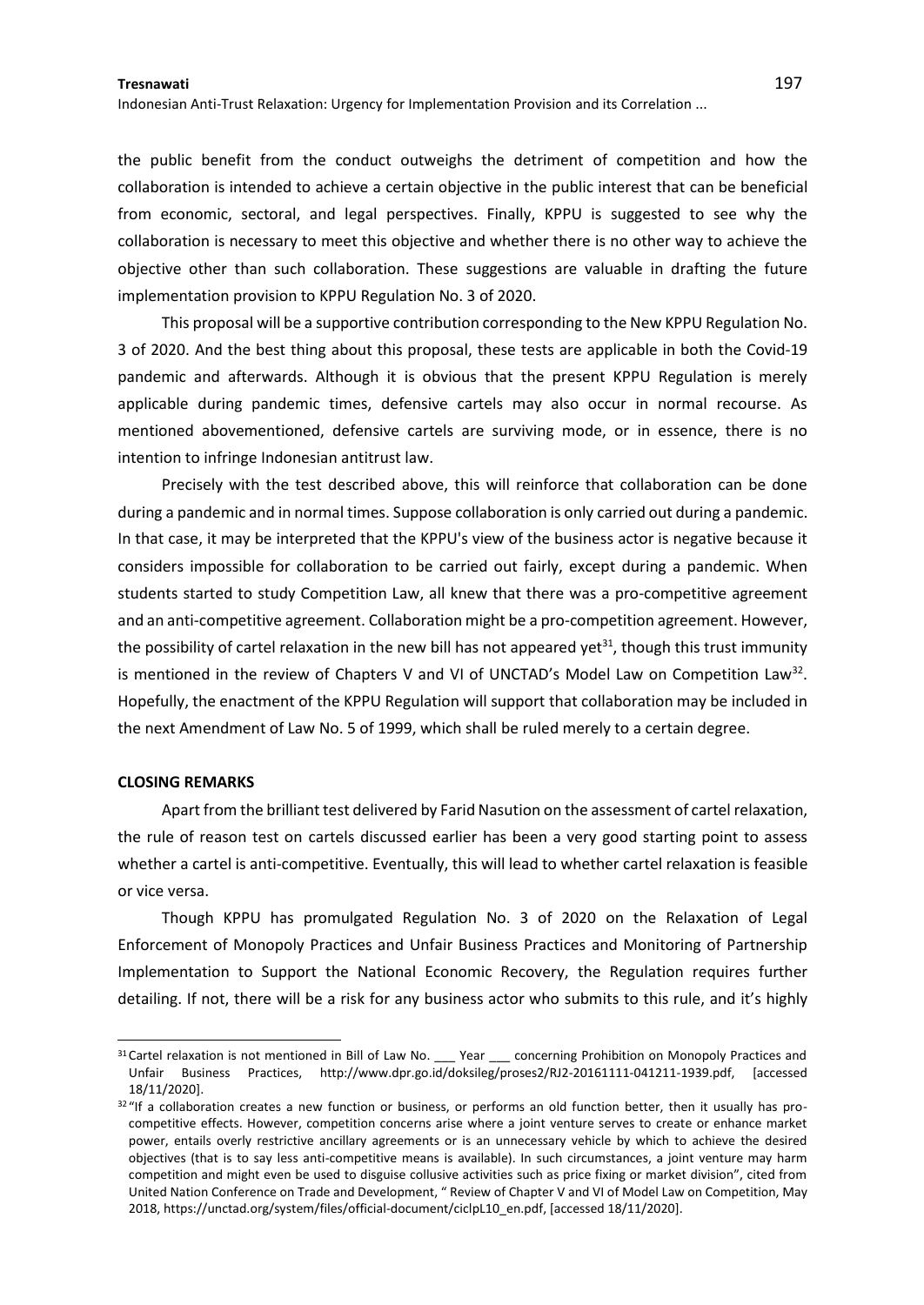unfavourable from a business actor's perspective. A clearer implementing regulation or guidelines, or even further ruling of this cartel relaxation in the coming amendment of Law No. 5 of 1999 is anticipated.

#### **BIBLIOGRAPHY**

## **Books**

Johnny Ibrahim, *Competition Law: Philosophy, Theory, and Implications for Its Application in Indonesia*, Bayumedia Publishing: Malang, 2009.

Lubis, Andi Fahmi (et al.), *Competition Law: Textbook. KPPU. Second edition*, Jakarta: 2017. Suhasril and Makarao, Muhammad Taufik. *Law on Prohibition of Anti-Monopoly and Unfair Business Competition in Indonesia*, Ghalia Indonesia, Bogor: 2010.

### **Journals**

- Drexl, Josef and Frueh, Alfred and Mackenrodt, Mark-Oliver and Ullrich, Hanns and Picht, Peter Georg and Pulyer, Boris, "Comments of the Max Planck Institute for Intellectual Property, Competition and Tax Law on the Draft Commission Block Exemption Regulation on Research and Development Agreements and the Draft Guidelines on Horizontal Cooperation Agreements" (November 1, 2010). IIC - *International Review of Intellectual Property and Competition Law, Forthcoming, Max Planck Institute for Intellectual Property, Competition & Tax Law Research Paper,* No. 10-12, Available at SSRN[: https://ssrn.com/abstract=1695421](https://ssrn.com/abstract=1695421)
- Mudrika, "*Corporate Criminal Responsibility Under Law Number 5 of 1999 on Anti-Monopoly Prohibition and Unfair Business Practices*", Journal Legal Opinion. 2016. [https://www.neliti.com/publications/150632/pertangungjawaban-pidana-korporasi-dalam](https://www.neliti.com/publications/150632/pertangungjawaban-pidana-korporasi-dalam-undang-undang-nomor-5-tahun-1999-tentan)[undang-undang-nomor-5-tahun-1999-tentan.](https://www.neliti.com/publications/150632/pertangungjawaban-pidana-korporasi-dalam-undang-undang-nomor-5-tahun-1999-tentan) [accessed 18/11/2020].
- Ningsih, Ayup Suran. "Implications of Law Number 5 of 1999 on Anti-Monopoly and Unfair Business Competition for Micro, Small and Medium Enterprises (MSMEs)". *Jurnal Penelitian Hukum De Jure,* Vol. 19, No.2. 2019.
- Rifai Badriyah, *"Examining the Content and Vision of Law Number 5 of 1999 on Anti-Monopoly", Ius Quia Iustum Law Journal of Islamic University of Indonesia*, Vol 8. No. 17, p. 73-86
- Ruble, Richard and Versaevel, Bruno. "Market shares, R&D agreements, and the EU block exemption". *International Review of Law and Economics*, Volume 37, March 2014, p.15-25.
- Suhartono, R.B. "Conglomeration and the Relevance of the Antitrust / Anti-Monopoly Law in Indonesia". *Jurnal Hukum Bisnis*. Volume 4. 1998.
- Wahjono, Sentot Imam and Marina, Anna, "*Anti-Monopoly Policy in The Indonesian Economy*", Jurnal Balance Vol. 3, No. 1: 1-15, 2009,

[http://puslit2.petra.ac.id/ejournal/index.php/unm/article/view/171540,](http://puslit2.petra.ac.id/ejournal/index.php/unm/article/view/171540) [accessed 18/11/2020].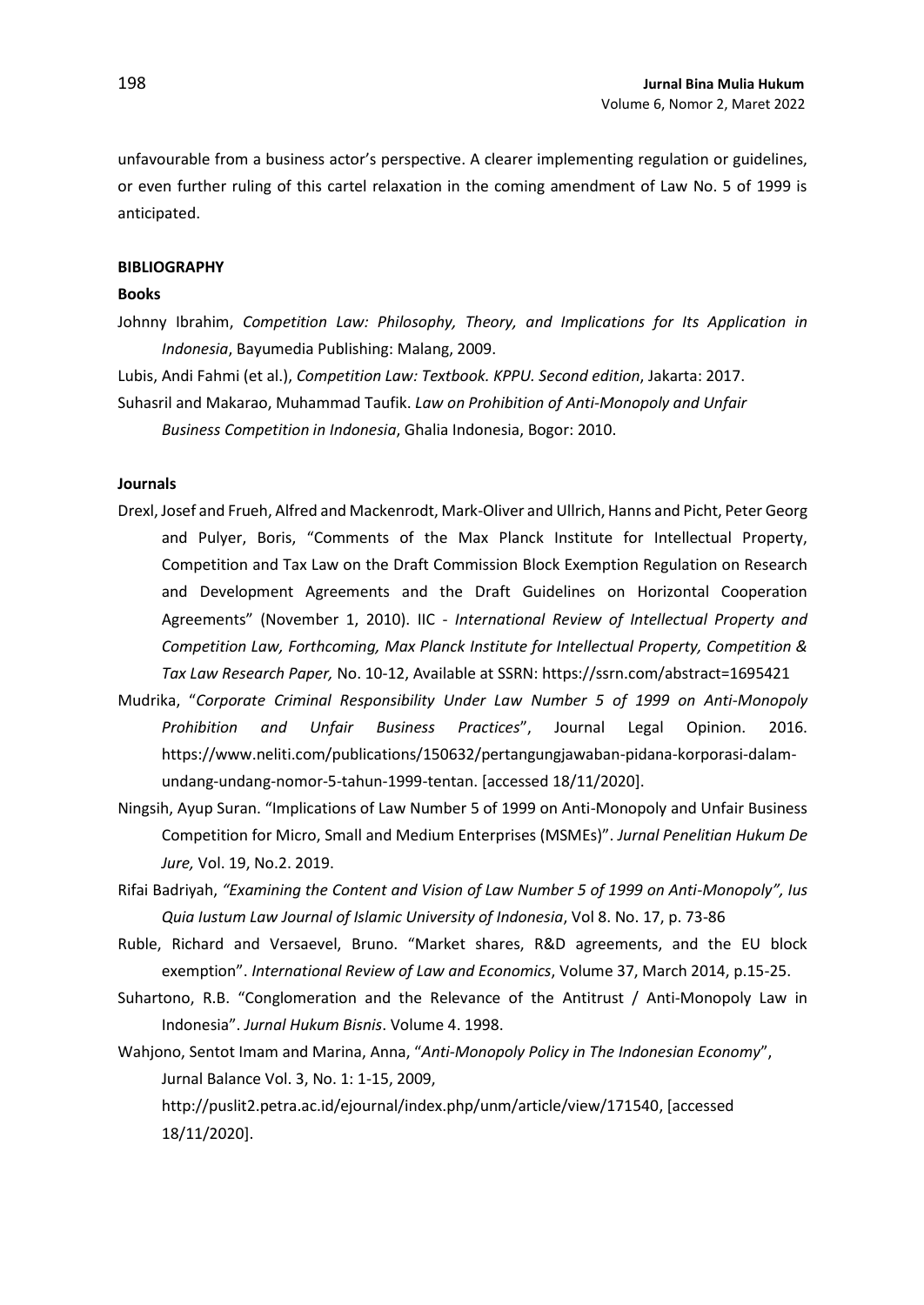Indonesian Anti-Trust Relaxation: Urgency for Implementation Provision and its Correlation ...

### **Laws and Regulation**

Bill of Law No. \_\_\_ of \_\_\_ on Prohibition on Monopoly Practices and Unfair Business Practices, http://www.dpr.go.id/doksileg/proses2/RJ2-20161111-041211-1939.pdf, [accessed 18/11/2020]

Law Number 5 of 1999 on Prohibition of Monopoly Practices and Unfair Business Practices. Law Number 11 of 2020 on Job Creation.

KPPU Regulation Number 4 of 2010 concerning Cartel

KPPU Regulation Number 3 of 2020 on Relaxation of Legal Enforcement of Monopoly Practices and Unfair Business Practices and Monitoring of Partnership Implementation to Support the National Economic Recovery.

### **Electronic Reference**

(Without Author), These are the 5 biggest cartel cases in Indonesia, Aug 2012, [https://finance.detik.com/berita-ekonomi-bisnis/d-1980993/ini-5-kasus-kartel-terbesar-di](https://finance.detik.com/berita-ekonomi-bisnis/d-1980993/ini-5-kasus-kartel-terbesar-di-indonesia/6)[indonesia/6.](https://finance.detik.com/berita-ekonomi-bisnis/d-1980993/ini-5-kasus-kartel-terbesar-di-indonesia/6)

\_\_\_\_\_\_\_\_\_ (Without author). "What is a Cartel? What is the Impact on the Economy?". (Without year)[. https://www.simulasikredit.com/apa-itu-kartel-apa-dampak-bagi-perekonomian/](https://www.simulasikredit.com/apa-itu-kartel-apa-dampak-bagi-perekonomian/)

- ACCC. "Interim authorisation decision". March 2020. [https://www.accc.gov.au/system/files/public](https://www.accc.gov.au/system/files/public-registers/documents/Interim%20Authorisation%20Decision%20-%2031.03.20%20-%20PR%20-%20AA1000483%20NBN_0.pdf)[registers/documents/Interim%20Authorisation%20Decision%20-%2031.03.20%20-](https://www.accc.gov.au/system/files/public-registers/documents/Interim%20Authorisation%20Decision%20-%2031.03.20%20-%20PR%20-%20AA1000483%20NBN_0.pdf) [%20PR%20-%20AA1000483%20NBN\\_0.pdf](https://www.accc.gov.au/system/files/public-registers/documents/Interim%20Authorisation%20Decision%20-%2031.03.20%20-%20PR%20-%20AA1000483%20NBN_0.pdf)
- Latham and Watkins LLP. "Impact of Covid-19: New Exemption Under Anti-Trust Law". October 2020. [https://www.lw.com/thoughtLeadership/covid-19-impact-new-exemptions-under](https://www.lw.com/thoughtLeadership/covid-19-impact-new-exemptions-under-antitrust-law)[antitrust-law.](https://www.lw.com/thoughtLeadership/covid-19-impact-new-exemptions-under-antitrust-law)
- Legal Information Institute. "State Action Anti-Trust Immunity". (Without year), [https://www.law.cornell.edu/wex/state\\_action\\_antitrust\\_immunity.](https://www.law.cornell.edu/wex/state_action_antitrust_immunity)
- Nissen, Morten and Kuipers, Pauline. "German Federal Minister of Economic Affairs is considering relaxation of cartel rules at the time of COVID-19". April 2020. [https://www.lexology.com/library/detail.aspx?g=98d03dd3-3680-4e31-9458-](https://www.lexology.com/library/detail.aspx?g=98d03dd3-3680-4e31-9458-31d42415be16) [31d42415be16,](https://www.lexology.com/library/detail.aspx?g=98d03dd3-3680-4e31-9458-31d42415be16)
- Nelson, Siska. Indonesian *Gotong Royong* (Mutual Assistance): Traditional Communal Work for the Community. (Without year). [https://nflrc.hawaii.edu/pebbles/prototype/doc/165/.](https://nflrc.hawaii.edu/pebbles/prototype/doc/165/)
- Rizkiyana, HMBC Rikrik and Nasution, Farid Fauzi. "Is There a Room for Cartel and Collaboration in the New Normal?". June 2020, [https://id.rajahtannasia.com/media/3955/ahpclientupdate-](https://id.rajahtannasia.com/media/3955/ahpclientupdate-10june2020.pdf)[10june2020.pdf.](https://id.rajahtannasia.com/media/3955/ahpclientupdate-10june2020.pdf)
- Rudiantara. "Pancasila Powers due to the value of mutual cooperation". October 2019. [https://kominfo.go.id/content/detail/21867/kesaktian-pancasila-karena-nilai-gotong](https://kominfo.go.id/content/detail/21867/kesaktian-pancasila-karena-nilai-gotong-royong/0/berita_satker)[royong/0/berita\\_satker.](https://kominfo.go.id/content/detail/21867/kesaktian-pancasila-karena-nilai-gotong-royong/0/berita_satker)